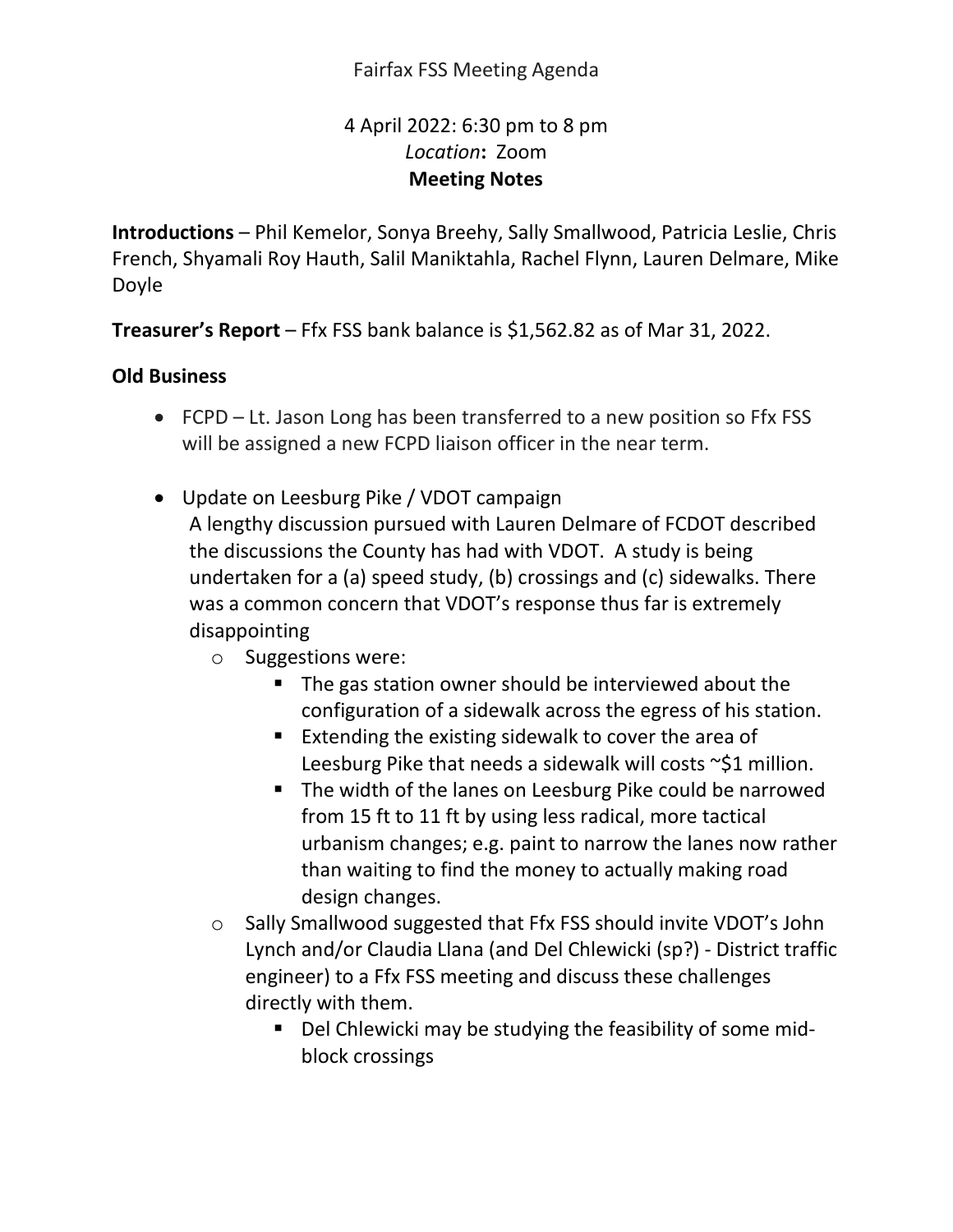Fairfax FSS Meeting Agenda

- In order to install Hawk signals crossing lights VDOT / FCDOT needs an audit of the location, including ped counts
	- **Perhaps Ffx FSS members can help with ped counts**
- Can VDOT do a pilot project on this corridor?
- Casa -Safe Streets Bailey's Campaign
	- o Volunteers did popup event for survey which garnered 120 responses
		- ~ 30 Stop Look Wave multilanguage flyers were distributed plus some Ffx FSS 3-way blinkers
- U.S. South Route 1 the status of the road widening effort by VDOT
	- o VDOT is willing to remove some of the lanes (was going to be 12 or 13 lanes wide near Gum Springs)
	- o Reducing speed limit to only 35 mph in residential areas
	- o Supervisors Lusk & Stork are engaged in trying to make the road safer.
- Near Miss Survey brief review of latest NM reports with noticeable drop off of new entries. We need to do a better job in publicizing the existence of the survey app.
- NoVA FSS website update Chris French described how a committee of NoVA FSS colleagues are working on streamlining some of the pages to consolidate common information among all three chapters and have specific Chapter information unique to that respective Chapter. Work is also being done to make the site(s) more mobile friendly.
- TPB Grant update Consulting firm has been selected. The TPB staff is working out the details of the contract and will take responsibility for the budget. The actual data analytics between the TREDS data and our NM data will start in May (hopefully).
- **New Business** 
	- $\circ$  INOVA grant application NoVA FSS is applying for a grant to fund marketing efforts to reach residents of the underserved communities in Fairfax as well as Alexandria & Arlington. The proposal includes web site and Near Miss survey translation to Spanish and other key foreign languages plus marketing hard copy material, etc. INOVA will announce awards in May.